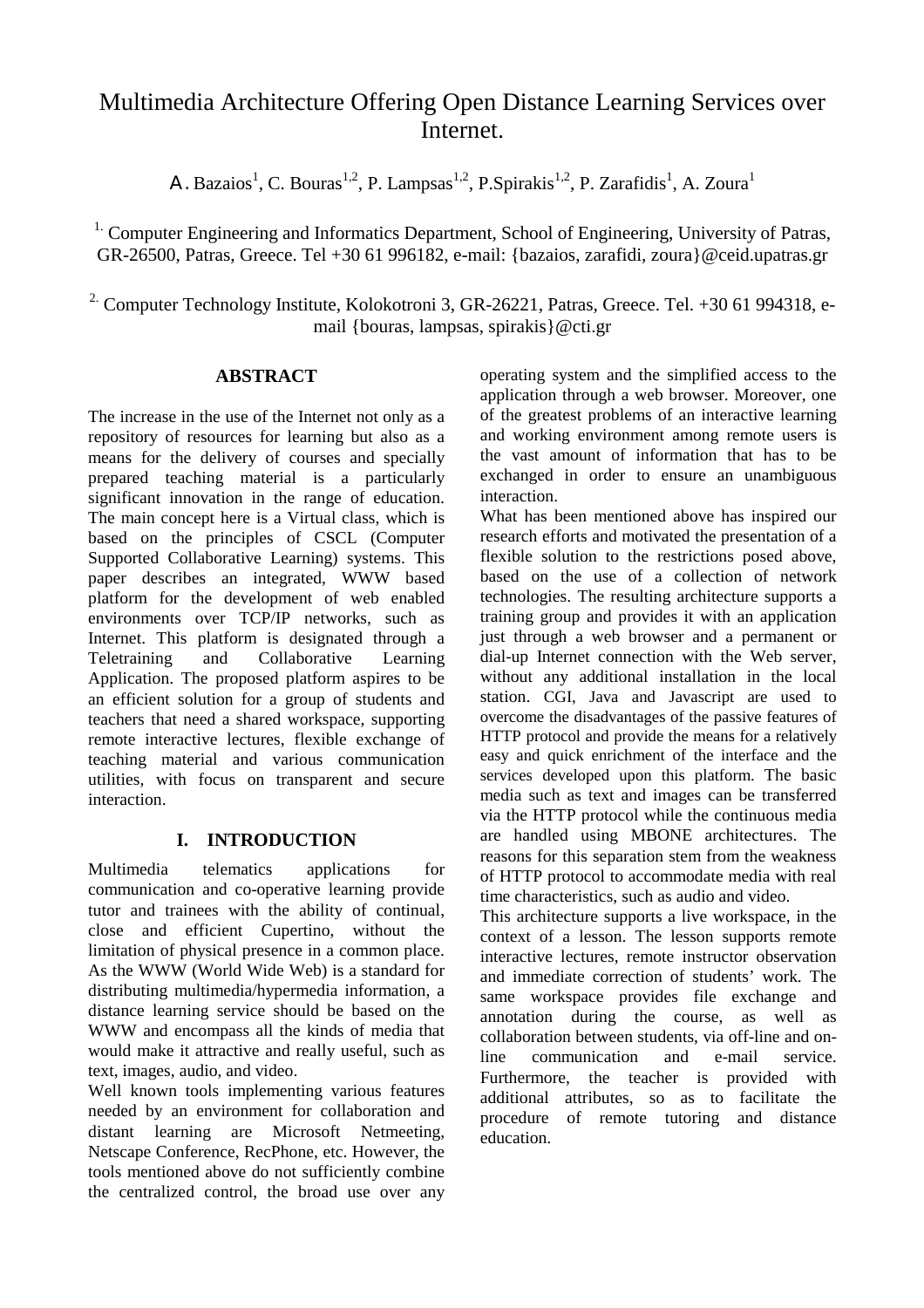### **II. FUNCTIONALITIES OF THE APPLICATION**

In order to create a complete distance education system which will satisfy the needs of a learning group, the application is designed as an emulation of a class environment. So, the concept of the virtual class arises, rendering it a telematics tool which realises Open and Distance Learning environments.

The application will provide the following functionalities/features:

- ♦ Ability to retrieve and edit files in a hypermedia environment.
- ♦ Send and receive electronic mail messages in an integrated environment.
- ♦ Ease of use of hypermedia systems, provision of effective navigation tools. This feature is supported by the Web browser used to access the application.
- ♦ Maximization of the amount of educational material covered, minimization of the amount of time spent learning the material, maximization of the students' retention of the material. This is achieved by combination and exploitation of all document types in order to convey the material more successfully.
- ♦ Provision of students with as much control as possible over when and how they learn the instructional material. Also, storage of the full lecture including explanations and annotations given during the lecture time, will be provided. That's to say that students not only attend the lesson on-line but can access it any time later (off-line) as well as their notes on it, achieving flexible reuse and adaptation of the existing material.
- ♦ The teacher is able to broadcast information (lectures, examples, solutions) and multimedia courseware, to every participating student.
- ♦ Participants will be able to share applications. In other words, direct interaction of the teacher on the student's computer for interactive work.
- ♦ A whiteboard with which the teacher can broadcast a selected screen information (including a pointing device)
- ♦ Support of collaborative authoring of courseware by several authors.
- ♦ Bi-directional and multi-directional (multicast) independent communication between teacher

and students for message exchange and real time audio and video conversation.

- ♦ Support for note-taking capabilities in order to help students effectively organize the content of a courseware.
- ♦ The teacher of course will be provided with additional features such as monitoring capabilities (of the participation of the students), assigning permissions, configuring the workspace according to the lesson's needs etc.
- For the effective tutoring it is desirable to restrict the information accessible by the student, in order not to "get lost" in irrelevant with the subject of the course information.

### **III. PROPOSED ARCHITECTURE**

The overall architecture is based on the Client-Server model. The Server (Virtual Class Server ) resides in the Virtual Class which consists of a powerful computer with a Web server and the server part of the application. The Virtual Class server will be able to operate using the MBONE technology and protocols for exchanging data formats (audio, video, chat, and White Board) and as storage space (WWW server capabilities) for the material of the lessons, where the user (trainer or trainee) has access, with a Web Browser, all the time.

The Virtual Class Server is responsible for the communication between the trainer and the trainees during the On-Line part of the lesson. The main idea of the proposed architecture is to set-up a single Virtual Class Server per Virtual Class. The Server would be capable of taking over multiple lectures. Furthermore, the interaction between the trainer and the trainees is performed by the Server, which implements the commands of the users.

The basic idea of the application's environment is the lesson. A lesson includes the participants (students and experts), as well as files of any format (e.g. txt, doc, gif, etc.) manipulated by them and the On-Line part of the lesson which is conducted in predefined time.

The Client of the application is obviously a Java compatible web browser that, along with the standard capabilities, supports frames and the RFC specification for the "File" type. The html pages and the Java applets of the application, as well as the lesson related files uploaded by the users, are stored in the Web Server. However, due to the need of extra information and statistics for the lessons and the files included, and the necessity of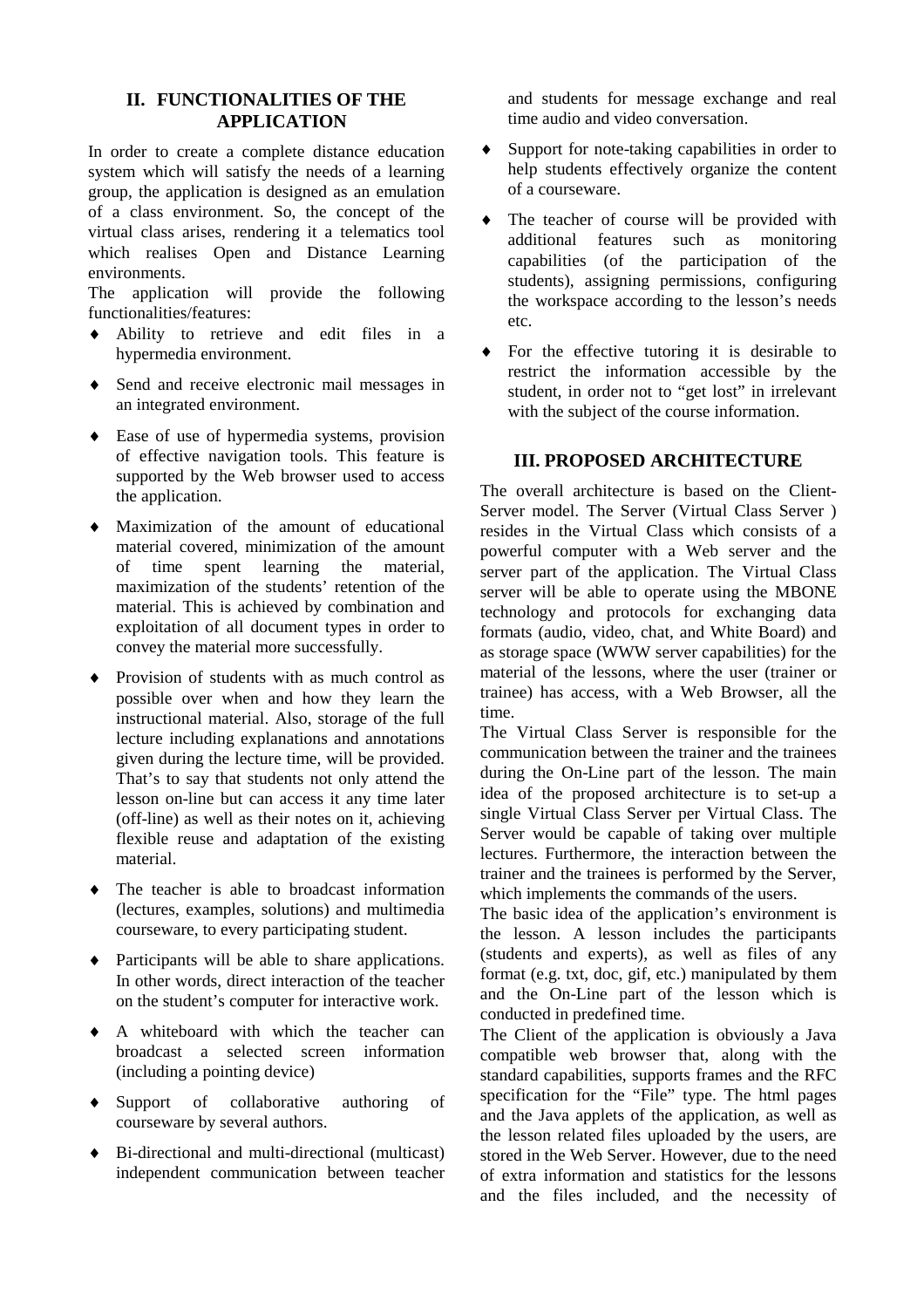definition of privileges and permissions of users on the lessons' files, various control files have to be kept in the Virtual Class, where the application is installed.

The major advantages of the proposed architecture are:

- ♦ Interactive communication between users over the Internet, including audio, video and data exchange.
- ♦ Modular design in the sense that the application specific network protocols are exclusively responsible for the interaction between the Clients and the Server.
- ♦ It is an open-environment application, since it was developed in Java and CGI, in order to work independently of platforms.
- ♦ Reduced costs of development and administration and increased flexibility. This implies that a single Virtual Class Centre is capable of taking over multiple lectures given by different trainers. Thus, the effective operation of the application requires the set-up of a single Virtual Class Server per Virtual Class.

A very significant characteristic of the application is the selection of JAVA and CGI as the programming language. During the design phase, it was considered crucial the demand for full portability of the application. That is, the application should be able to be executed independently of the workstation of the user.

It should be able to work either under Windows 95 or a UNIX System or a Macintosh.

At the same time it should have the ability to use the Internet infrastructure for reaching every potential user. In order to achieve what was mentioned above and to build a very easy-to-use tool, JAVA and CGI were selected.

As a result of the above, the Virtual Class Server was implemented as a JAVA application and all the functions that support the Off-Line lesson's procedure were implemented with CGI scripts.

Protocols and languages used for the Server and the Clients are presented analytically in the following section.

♦ Off-Line communication procedure:

The HTTP protocol was used over a TCP/IP network (Internet) in order for the trainees to communicate with the trainer and the Server. The HTTP protocol offers simplicity and standardisation.

The SMTP protocol was used to provide the E-Mail Service over a TCP/IP network.

The Perl language was used to create the CGI scripts offering compatibility and simplicity.

Finally Javascript, along with CGI scripts, were used to overcome the disadvantage of WWW passive protocol, HTTP.

On-Line communication procedure:

− The TCP/IP protocol suite was used so that the trainees communicate with the trainer during the lecture.



**Figure 1 The overall architecture of the Teletraining Tool.**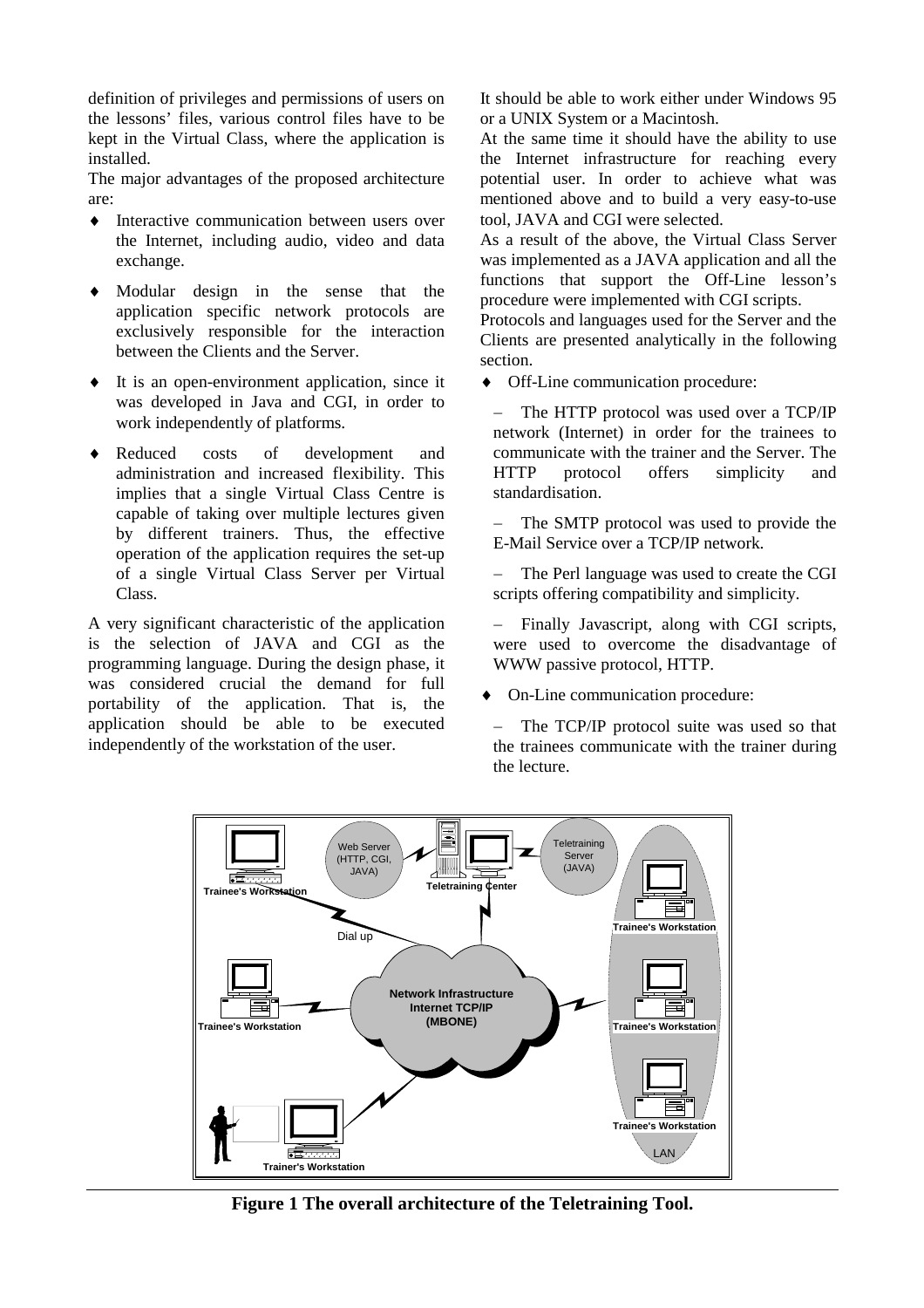− The Real-time Transport Protocol (RTP) delivers real-time traffic with timing information for reconstruction as well as feedback on reception quality. RTP works alongside TCP, providing end-to-end delivery of such data such as video-broadcasting and multi-participant interactive audio and video. The RTP protocol uses RTP Control Protocol (RTCP), to monitor the quality of service and to convey information about the participants in an on-going session.

The Real Time Streaming Protocol (RTSP), is an application level protocol for control over the delivery of data with real-time properties. RTSP provide mechanisms to: request delivery of real-time data; request a specific transport type and destination for the delivery of the data; request information about the data in a formatspecific fashion; start, stop, pause the delivery of data; provide random access to various portions of the data (where applicable).

The MBONE structure of the Internet Network was used in order to avoid the congestion in the Virtual Class Centre. Using MBONE, the Virtual Class Server has to reflect the video and audio data only to one MBONE address in which all the users should listen. In this way it is avoided to open a unique channel with every potential user to transmit the rather large volume of data for video and audio.

The Gif, Jpeg formats were used for the compression of the slights that the trainer would demonstrate during the lecture in order to save bandwidth.

− The H.323 or MPEG format handles the video compression and offers standardisation.

− The T.120 protocol offers the needed standardisation for the data exchange part of the tool.

− Finally, using the PCM protocol for audio compression, both quality and bandwidth saving are accomplished.

The collaboration and learning environment of the CSCL application has been designed, so as to provide a great degree of flexibility, without causing navigational difficulties and cognitive overload for users. The workspace has been carefully divided into sections that interact with each other, avoiding distraction. Menus, hypertext links, buttons and text boxes prevent user from being confused and the on-line help makes the tool easy to use for everyone who has primitive experience in using a Web browser. The careful

design of the user interface, together with guidance from the help section, in hypertext mode, make the tool fully operable for every learning goal.

## **IV. CONCLUSIONS AND FUTURE WORK**

In conclusion, a software tool with the architecture described above and the aforementioned functionalities can emulate the learning environment of a classroom in a very effective and productive way. The WWW is the most convenient platform to accommodate the technology required for such a distance education tool.

We will further investigate the new technologies, such as Corba or RSVP protocol, emerging from the rapid evolution of Internet, in order to adapt the tool to up-to-date advancements. Additionally, we closely follow the development of the Java platform, aiming to an integrated Java-enabled tool.

#### **V. REFERENCES**

- [1] C. Bouras, D. Fotakis, V. Kapoulas, P. Lampsas, G. Papoutsopoulos, P. Spirakis, A. Tatakis. HIPPOCRATES: A multimedia tool for distance education, in: Proc. of ED-Media 95, June 17-21 1995, Gratz, Austria, pp. 103- 108.
- [2] C. Bouras, D. Fotakis, V. Kapoulas, S. Kontogiannis, K. Kyriakou, P. Lampsas, P. Spirakis, A. Tatakis. An Interactive Cooperative Teleworking Environment - Telemathea, in: Proc. of ED-TELECOM 96, June 17-22 1996, Boston, USA, pp. 37-42.
- [3] C. Bouras, V. Kapoulas, D. Miras, V. Ouzounis, P. Spirakis, A. Tatakis, "On-Demand Hypermedia/ Multimedia Service over Broadband Networks", 5th International Symposium On High Performance Distributed Computing (HPDC-5), 6-9 August 1996, Syracuse, New York, USA, pp. 224-231.
- [4] C. Bouras, V. Kapoulas, D. Miras, V. Ouzounis, P. Spirakis, "An Architecture for Interactive Distributed Multimedia Information Services", International Conference on Telecommunications - ICT 97, Melbourne, Australia, 2-4 April, 1997.
- [5] Ming-Chih Lai, Bih-Horng Chen and Shyan-Ming Yuan. Towards a new educational environment, in: Proc 4th International World Wide Web Conf., World Wide Web J. 1 (1995) pp. 221-230.